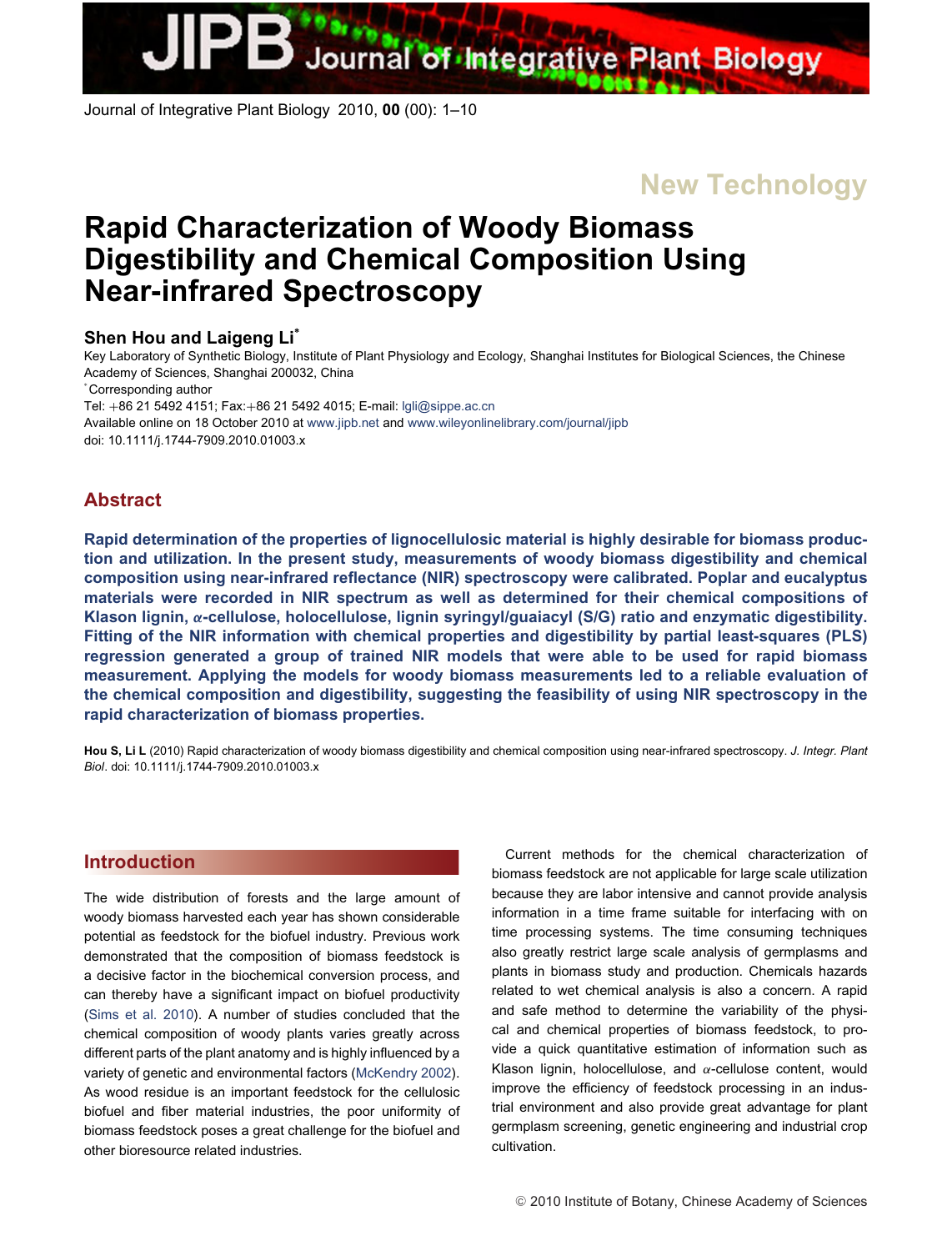Previous studies have placed a great deal of emphasis on the enzymatic hydrolysis process [\(Kumar et al. 2009\)](#page-8-2), but little research has been reported regarding the digestibility of biomass based on its native chemical composition. Quantitative spectroscopy offers a fast and reliable alternative to traditional analytical methods for the determination of the chemical composition of biomass materials. Several spectroscopic techniques have been used to analyze biomass properties, including Fourier transform infrared (FT-IR) spectroscopes and near-infrared (NIR) spectroscopy [\(Sanderson et al. 1996;](#page-8-3) [Allison et al. 2009\)](#page-8-4). Applications of NIR spectroscopy within the agricultural and wood industries can be dated back to as early as the late 1950s [\(McClure 2003\)](#page-8-5). But only recently have a few researchers revealed the potential of NIR spectroscopy as a technique for the rapid characterization of the composition of biomass materials [\(Tucker et al. 2000;](#page-9-0) [Sivakesava et al. 2001;](#page-9-1) [Lomborg et al. 2010\)](#page-8-6).

The use of NIR reflectance-based modeling to determine composition of wood products has been reported [\(Tsuchikawa](#page-9-2) [2007\)](#page-9-2). Usually, the NIR reflectance-based modeling requires an initial calibration process, of which both NIR spectra and composition data are collected from a calibration population that covers a typical range of interested materials. Distinct prediction models or a specific set of parameters are typically implemented for each plant species, but once the prediction model is established, the easily obtained NIR data will allow for the estimation of compositional traits within minutes.

The present research uses poplars and eucalyptus materials, which are the main resource for wood and pulping products as well as potential bioenergy production, to examine the relationship between enzymatic digestibility and the chemical content of wood samples. This research also inspects the feasibility of constructing a quantitative digestibility prediction model based on NIR spectroscopy. The goal of this paper is to propose an integrated method to rapidly screen the chemical composition as well as digestibility of woody biomass based on multivariate calibration models, which combine spectrometric data and traditional chemical analysis. The results reported here suggest that the NIR spectrometric analysis is able to provide a promising method for fast lignocellulosic biomass screening and quantitative characterization of biomass properties.

# **[Results](/app/teTeX/techbooks/blackwell/jipb/Head.eps)**

#### **Chemical analysis and enzymatic saccharification**

A total of 279 samples were analyzed for their lignin, holocellulose and  $\alpha$ -cellulose content as well as their lignin syringyl/guaiacyl (S/G) ratio. **[Table 1](#page-1-0)** shows a summary of the chemical compositions of the analyzed samples. The determinations indicated variations in the range of 15.06–25.42% for lignin content, 66.79–80.91% for holocellulose content, 45.48–58.99% for  $\alpha$ -cellulose content and 2.01–2.81 for lignin S/G ratio. These ranges were consistent with the chemical properties of poplar and eucalyptus wood materials described previously [\(Huang et al. 2007\)](#page-8-7).

Digestion of the biomass samples was determined through enzymatic hydrolysis using acid-pretreated wood samples. The digestion efficiency was expressed in sugar release over the course of 72 h of hydrolysis. As shown in **[Figure 1](#page-2-0)**, the results indicated that the digestion efficiency is highly related to biomass chemical properties – content of lignin, holocellulose,  $\alpha$ -cellulose and lignin S/G ratio. Regression modeling was used to measure the relationship between chemical composition and digestibility. Results demonstrated that each of the four chemical properties had either a negative or positive correlation with digestion efficiency. Negative relationships were observed between lignin and sugar conversation during the 72 h digestion. In the samples with similar content of holocellulose, the saccharification process is inhibited by the percentage of  $\alpha$ -cellulose. On the other hand, positive relationships of holocellulose content or lignin S/G ratio with sugar conversion were observed during hydrolysis. Together, these results demonstrated that lignin and  $\alpha$ -cellulose inhibited digestion, while holocellulose and lignin S/G ratio benefited the process, suggesting that the composition of lignocellulosic biomass plays a critical role in affecting the efficiency of biomass conversion.

<span id="page-1-0"></span>The rate of hydrolysis over a certain time period is another fundamental parameter to assess the conversion efficiency of biomass materials. Biomass materials with high or low contents of lignin (15 vs 25%), holocellulose (68 vs 80%), α-cellulose (45 vs 58%) and S/G ratio (2 vs 2.8) were selected for the study. The rate of hydrolysis in the course 1, 8 and 72 h of hydrolysis was

# **Table 1. Summary of the determined chemical properties of wood biomass**

| Compositions            | Sample | <b>Minimum</b> | Maximum | Average | SD   |  |
|-------------------------|--------|----------------|---------|---------|------|--|
| Lignin $(\%)$           | 279    | 15.06          | 25.42   | 20.55   | 2.41 |  |
| Holocellulose (%)       |        | 66.79          | 80.91   | 74.83   | 2.51 |  |
| $\alpha$ -cellulose (%) |        | 45.48          | 58.99   | 52.16   | 3.39 |  |
| S/G ratio               |        | 2.01           | 2.81    | 2.44    | 0.21 |  |

S/G, syringyl/guaiacyl.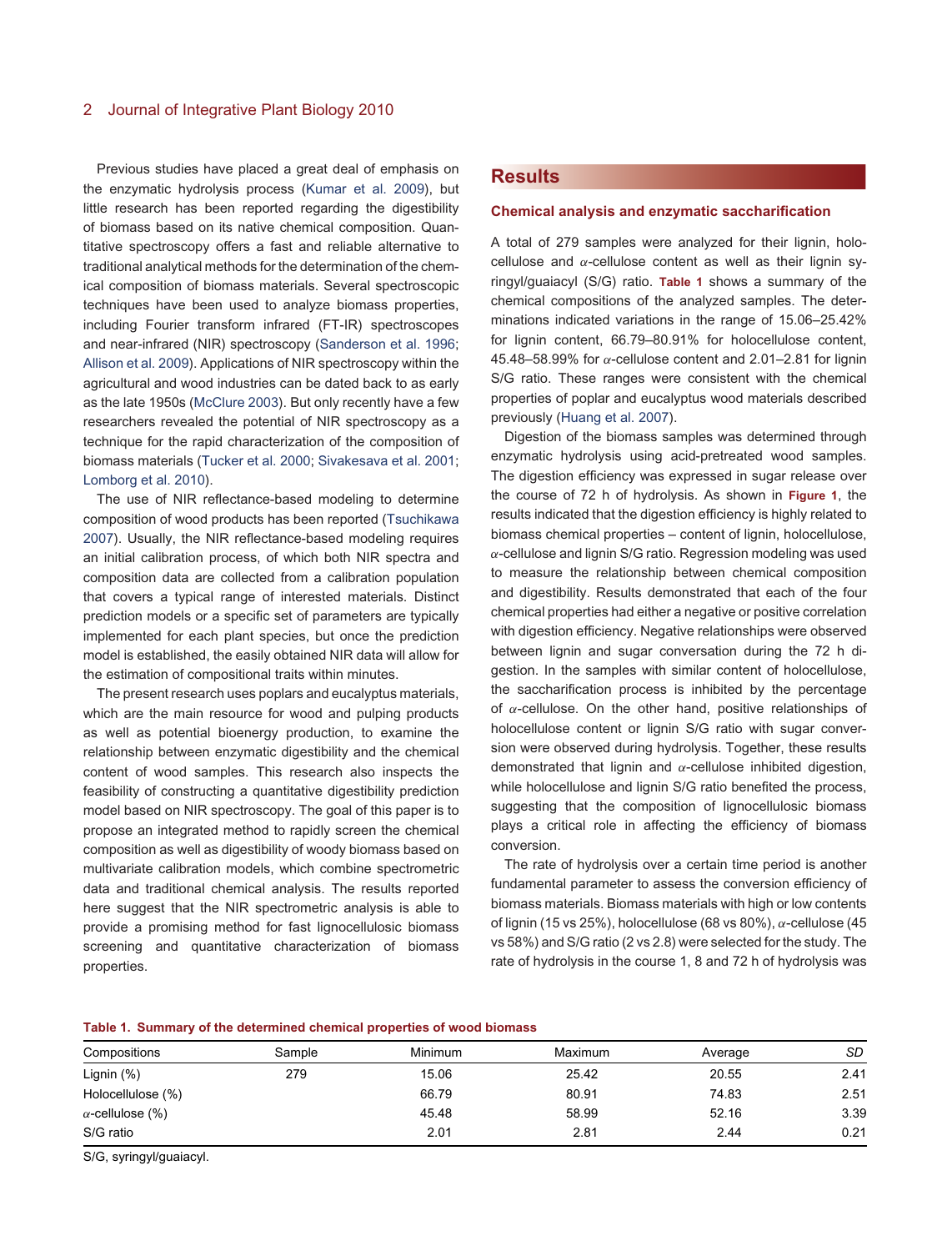#### Rapid Characterization of Biomass 3



<span id="page-2-0"></span>**Figure 1. Correlations between digestibilities and chemical composition of biomass samples.**

**(A)** Lignin content.

**(B)** Holocellulose content.

**(C)** α-cellulose content.

**(D)** Lignin syringyl/guaiacyl (S/G) ratio.

evaluated. As shown in **[Figure 2](#page-3-0)**, the hydrolysis reached its maximum in 8 h under the experimental conditions. The contents of lignin, holocellulose,  $\alpha$ -cellulose and S/G ratio, respectively, again showed their impact on the total sugar release, but displayed no clear effect on the hydrolysis rate in the studied intervals, suggesting that the biomass composition had stronger influence on total sugar release than on hydrolysis rate. Given that a limited number of the time intervals were examined in the present study, however, further detailed characterization is required to understand the more concise relationship between biomass composition and hydrolysis rate. Nevertheless, these results further confirmed that the composition of biomass plays a key role in controlling enzymatic hydrolysis after acid pretreatment.

# **Spectra data processing and PLS determination of biomass properties**

A reflectance spectrum between 400 and 2 500 nm was recorded for the same wood mill samples. As shown in **[Figure 3A](#page-4-0)**, the full spectrum of all 279 samples displayed a similar pattern but with obvious baseline discrepancy and reflectance peak shifts. The spectra data was processed as described in the methods to eliminate these experimental variations, which would obscure an effective calibration of the relationship between chemical properties and the spectrum. The transformed spectral dataset displayed minimal baseline discrepancy and characteristic peak uniformity (**[Figure 3B](#page-4-0)**).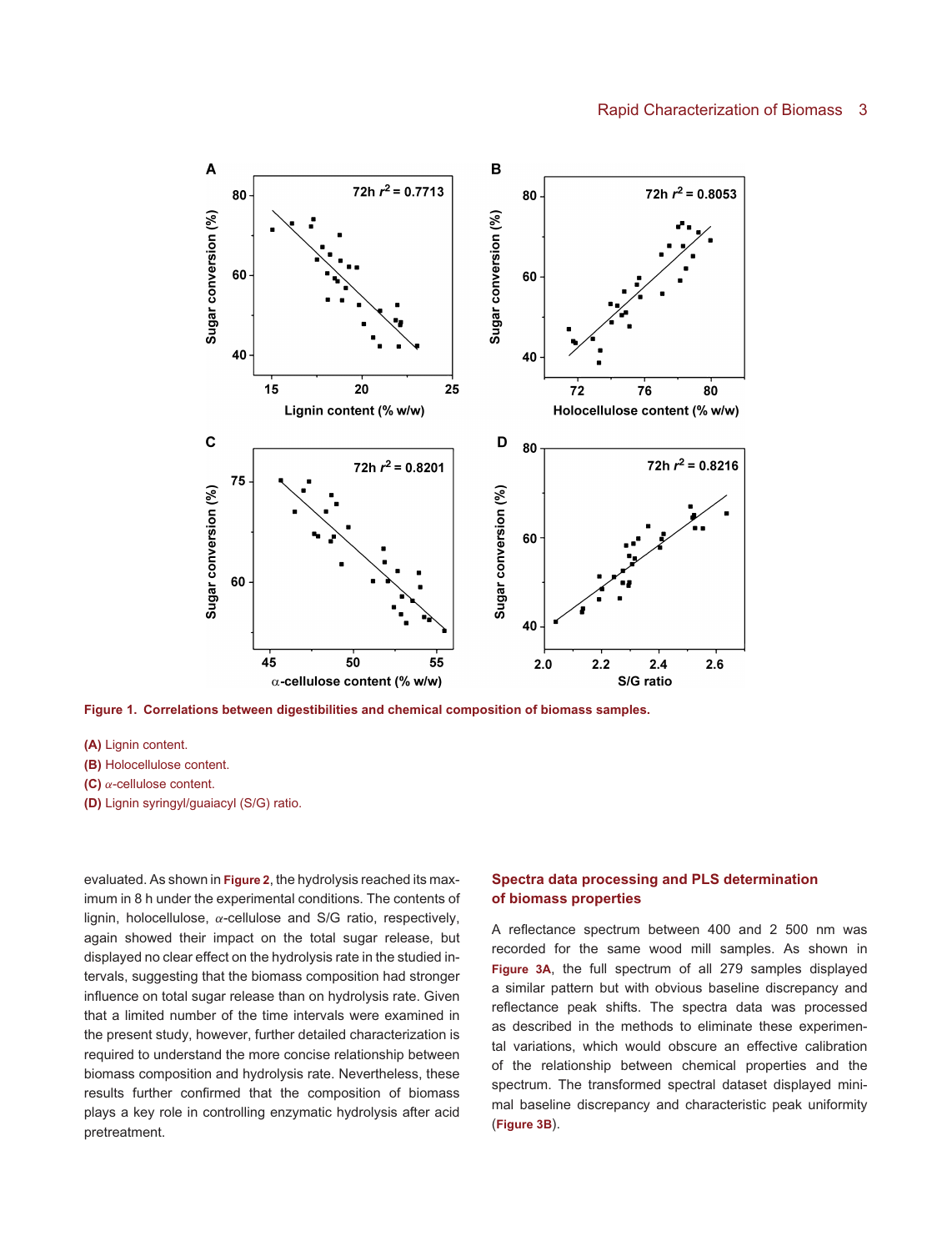

<span id="page-3-0"></span>**Figure 2. Evaluation of hydrolysis rate of the biomass samples with different chemical contents.**

- **(A)** High lignin content 25% versus low lignin content 15%.
- **(B)** High holocellulose content 80% versus low holocellulose content 68%.
- **(C)** High α-cellulose content 58% versus low α-cellulose content 45%.
- **(D)** High syringyl/guaiacyl (S/G) ratio 2.8 versus low S/G ratio 2.

Partial least-squares (PLS) regression analysis was used for data modeling. The number of PLS vectors is a crucial factor affecting the accuracy of the model, as too many PLS vectors would lead to (over-fitting), while too few vectors would result in the loss of useful information [\(Kelley et al. 2004\)](#page-8-8). In our study, a group of 30 PLS vectors was calculated initially. Fewer than 10 PLS vectors were eventually selected for the model to minimized prediction error as well as to avoid (over-fitting).

Partial least-squares regression was performed using the spectrum information of 279 samples coupled with the results of chemistry analysis of the lignin content of the calibration set. The lignin content of the samples ranged from 15.06 to 23.84% in poplar and from 16.68 to 25.42% in eucalyptus. In order to calibrate lignin content using the reflectance spectrum information, the regression models of the cross-validation were optimized with data processing methods as described in the methods. Results indicated that a PLS vector of 7 was optimal for predicting lignin content. The model yielded by the validation analysis satisfied with a  $R^2$  of 0.983 1 and the root mean square of error of cross-validation (RMSECV) of 0.212 2. Meanwhile, a number of spectrum peaks at 1 152, 1 417, 1 668, 1 685, and

2 132 nm which corresponds with known aromatic absorption were also detected by coefficiency analysis. Together, these results suggest the established model was able to detect lignin content.

The content of holocellulose and  $\alpha$ -cellulose was examined individually. The holocellulose content in poplar ranged from 72.18 to 80.91% and from 66.79 to 78.35% in eucalyptus. The  $\alpha$ -cellulose content ranged from 45.48 to 58.48% in poplar and form 45.53 to 58.99% in eucalyptus. For holocellulose, a model containing 8 PLS vectors generated the highest *R*<sup>2</sup> of 0.981 0, and the lowest RMSECV of 0.343 3. For  $\alpha$ -cellulose, 8 PLS vectors were selected for the model, which generated a *R*<sup>2</sup> of 0.981 9 and RMSECV of 0.531 2. Coefficiency analysis revealed that a number of peaks in the spectra from 1 400 to 2 500 nm, including 1 490, 1 900, 1 930. 2 100, 2 276, 2 338, 2 482 nm, were assigned to cellulose-related signals. These results were in agreement with the results of previous studies [\(Jones et al. 2006;](#page-8-9) [Huang et al. 2007\)](#page-8-7).

To establish a PLS model to measure lignin S/G ratio, the chemical results of lignin S/G ratio in poplar (2.01 to 2.79) and in eucalyptus (2.20 to 2.81) were calibrated with the NIR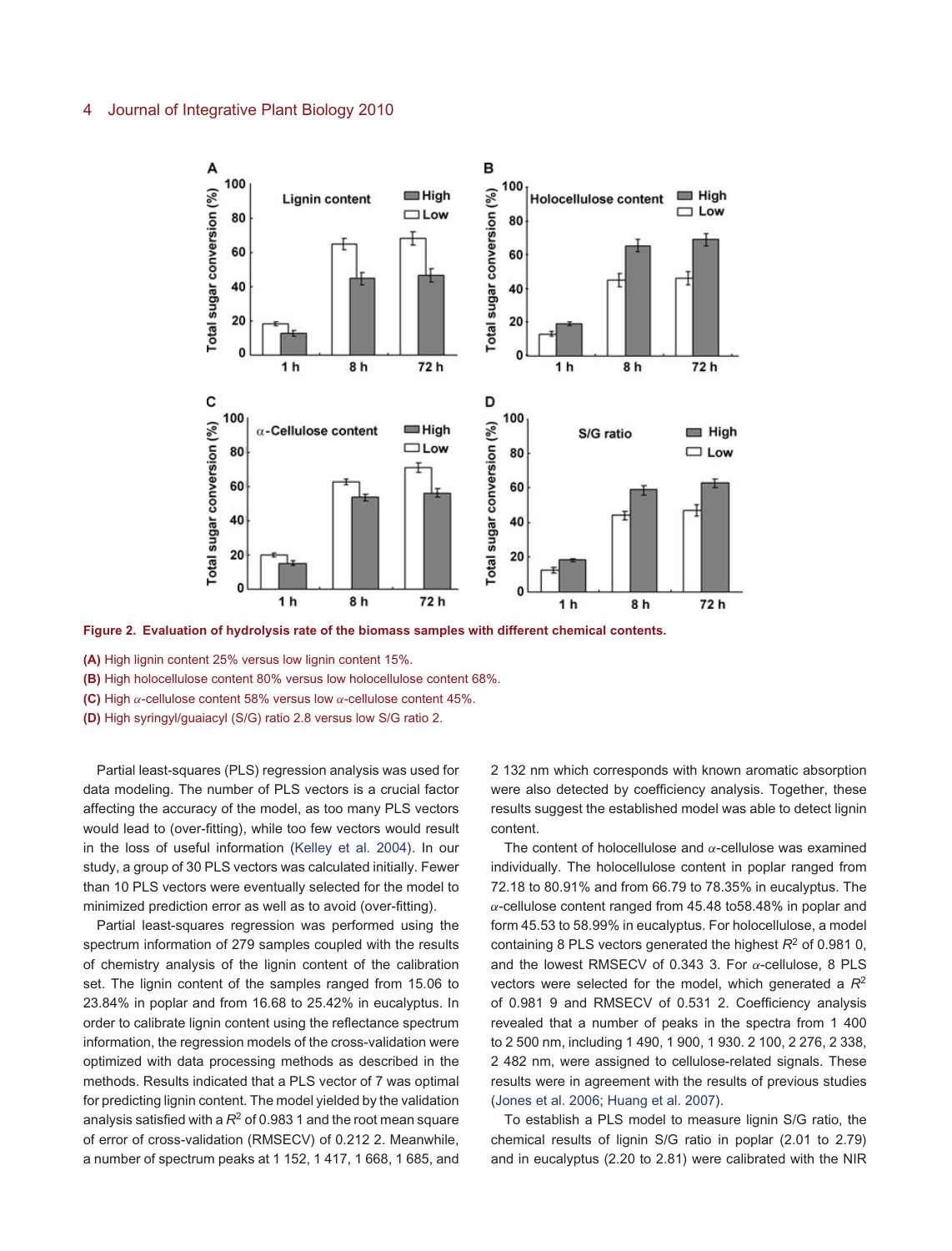

<span id="page-4-0"></span>**Figure 3. Near-infrared reflectance (NIR) reflectance spectrum information.**

**(A)** NIR reflectance spectrum between 400 and 2500 nm recorded from biomass samples.

**(B)** Spectrum information transformed by derivatives.

spectrum information. We tested different numbers of PLS vectors and generated a group of testing models. The cross validation statistics indicated that the models had at best, a *R*<sup>2</sup> of 0.911 9 and RMSECV of 0.063 7. This suggests that the measurement of lignin S/G ratio via NIR would be relatively less accurate than that of other chemical properties. This could be due to the complex structure of lignin in the cell wall matrix and relatively inaccurate measurement of lignin S/G ratio by gas chromatography [\(Robinson and Mansfield 2009\)](#page-8-10).

Additionally, a correlation between the monosaccharide compositions of the polymers and the NIR spectrum information was also investigated (data not shown). However, these attempts failed to establish a reliable model to measure these properties in the biomass.

# **Independent confirmation of the NIR model measurement for biomass chemical properties**

To test the performance of the calibration models on field samples, a group of 38 poplar and eucalyptus samples were collected from various sources for independent verifications of the generated models. The acquisition of spectra data and the chemical analysis of the field samples were carried out using the same methods as for the calibration group. The content, mean and *SD* of the measured chemical values are summarized in **[Table 2](#page-4-1)**. The data suggest that the samples used for the independent confirmation represented a diverse range of poplar and eucalyptus samples, which was covered by the calibration sample set.

**[Figure 4](#page-5-0)** shows the results of plotting the predicted versus actual values of the lignin (**[Figure 4A](#page-5-0)**), holocellulose (**[Figure 4B](#page-5-0)**), α-cellulose contents (**[Figure 4C](#page-5-0)**), and S/G ratio (**[Figure 4D](#page-5-0)**), of the verification samples. As summarized in **[Table 3](#page-6-0)**, statistical analysis indicated that the correlation between the predicted and experimental measurements had as  $r^2$  of 0.984 for lignin content, 0.988 for holocellulose, 0.971 for  $\alpha$ -cellulose and 0.925 for lignin S/G ratio, respectively. These correlations satisfied the standard error of prediction (SEP) and SDR ratio (SD/RMSECV) values (**[Table 3](#page-6-0)**) which were established for quality control as described in the methods. Therefore, these results demonstrated that it is feasible to use NIR analysis to establish computation models for measuring lignin, holocellulose and  $\alpha$ -cellulose content and lignin S/G ratio for both poplars and eucalyptus biomass samples.

### **Quantitative prediction of digestibility**

<span id="page-4-1"></span>According to the above results, NIR reflectance-based models can satisfactorily predict the chemical compositions of biomass samples with relative accuracy. On the other hand, the above results also showed strong correlation between chemical properties and digestibility of biomass samples. This suggests that

#### **Table 2. Summary of the chemical compositions by experimental measurement and near-infrared reflectance (NIR) prediction**

| Composition             | Sample | Experimentally measured value |       |         | NIR predicted value |       |       |         |      |
|-------------------------|--------|-------------------------------|-------|---------|---------------------|-------|-------|---------|------|
|                         |        | Min.                          | Max.  | Average | SD                  | Min.  | Max.  | Average | SD   |
| Lignin $(\%)$           | 38     | 15.71                         | 23.82 | 19.76   | 2.13                | 15.86 | 23.94 | 19.77   | 2.12 |
| Holocellulose (%)       |        | 72.11                         | 79.38 | 75.93   | 2.22                | 71.70 | 79.56 | 75.90   | 2.36 |
| $\alpha$ -cellulose (%) |        | 46.00                         | 55.58 | 50.59   | 2.92                | 46.01 | 55.12 | 50.53   | 2.92 |
| S/G ratio               |        | 2.10                          | 2.75  | 2.42    | 0.19                | 2.12  | 2.84  | 2.41    | 0.21 |

S/G, syringyl/guaiacyl.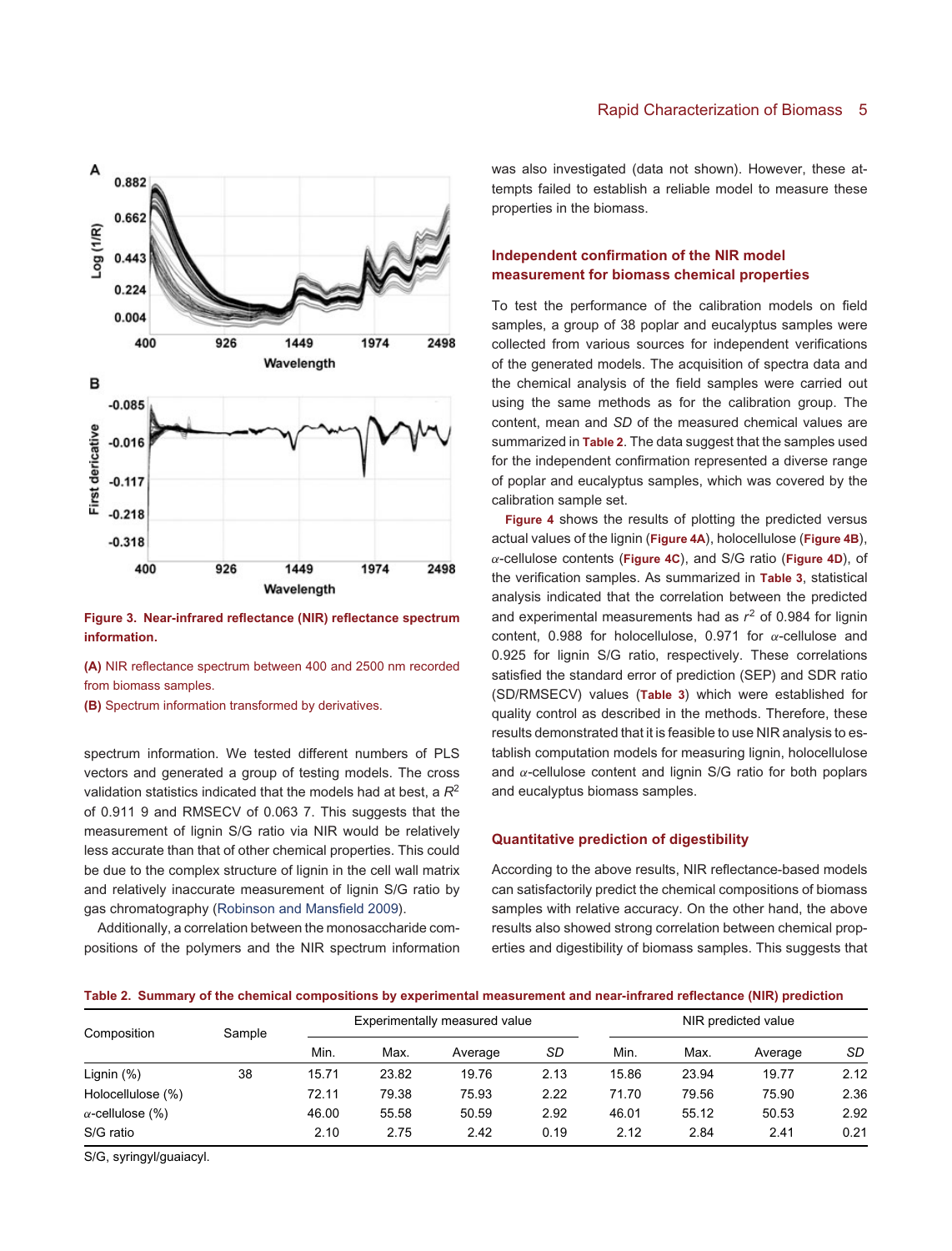

<span id="page-5-0"></span>**Figure 4. Correlation between experimentally measured chemical properties and the near-infrared reflectance (NIR) prediction.**

**(A)** Lignin content.

- **(B)** Holocellulose content.
- **(C)** α-cellulose content.
- **(D)** Syringyl/guaiacyl (S/G) ratio.

it is feasible to develop a calibration model to predict the conversion efficiency of biomass based information from its NIR spectrum. Thus, the same sample set that was used in the model calibration was also determined for its digestibility. The PLS statistical analysis of the relationship between the chemical properties, digestibility and NIR spectrum information led to four prediction models. Among them, the model with highest  $R^2$  (0.912 9) and lowest RMSECV (2.225 3) was chosen for validation.

An independent verification of the prediction model for digestibility was performed with a group of field biomass samples. As shown in **[Figure 5](#page-6-1)**, the predicted and experimentally measured values for digestion exhibited a strong correlation with a slope of 1.069 and  $R^2$  of 0.912 9, demonstrating the feasibility of using an NIR model to make predictions for biomass digestibility.

# **[Discussion](/app/teTeX/techbooks/blackwell/jipb/Head.eps)**

Lignocellulosic biomass is a complex of biopolymers, including lignin, cellulose and hemicellulose. The composition and structure of the polymers are crucial properties affecting plant growth and biomass utilization. A rapid characterization of the biomass properties is highly sought for biomass plant production as well as biomass energy processing. NIR technology has been developed for rapid determination of starch, oil, and protein content in wheat, rapeseed, soybean and other crops [\(Armenta](#page-8-11) [et al. 2010;](#page-8-11) [Hacisalihoglu et al. 2010\)](#page-8-12). In recent years, attempts to evaluate biomass composition via NIR have been reported [\(Lomborg et al. 2010\)](#page-8-6). Here we attempt to establish a rapid and convenient method for characterizing wood biomass through NIR analysis and modeling, which can be integrated into fast and high throughput processes.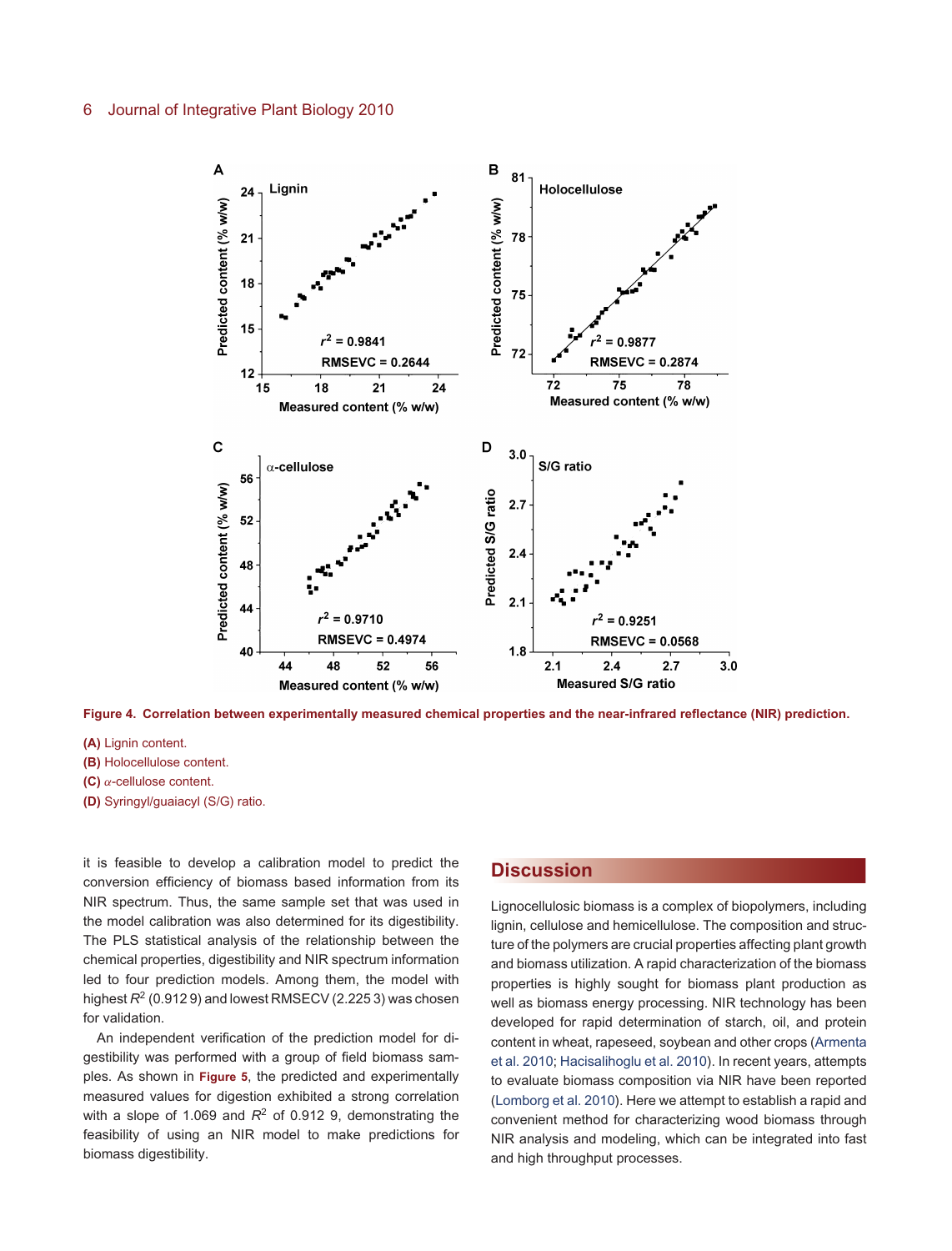| Parameters  |        | Content       |                     |        |               |  |  |
|-------------|--------|---------------|---------------------|--------|---------------|--|--|
|             | Lignin | Holocellulose | $\alpha$ -cellulose | S/G    | Digestibility |  |  |
| Correlation | 0.984  | 0.988         | 0.971               | 0.925  | 0.913         |  |  |
| <b>SEP</b>  | 0.264  | 0.287         | 0.497               | 0.0568 | 2.23          |  |  |
| <b>SDR</b>  | 8.02   | 8.22          | 5.87                | 3.66   | 3.33          |  |  |

**Table 3. Statistics summary of the model evaluation and validation**

SDR, standard deviation of the root mean square of error of cross-validation; SEP, standard error of prediction; S/G, syringyl/guaiacyl.

In the present study, we demonstrated that NIR data can be applied to analyze the chemical content including, Kalson lignin, holocellulose,  $\alpha$ -cellulose content and S/G ratio, as well as to predict the digestibility of biomass materials from poplar and eucalyptus trees. However, the NIR spectrum was unable to provide sufficient information to establish a model to measure the monosaccharide composition of the biomass polymers. The difficulty to predict monosaccharide compositions in wood may be due to two reasons. First, some monosaccharides have a low concentration in wood samples and their spectrum absorption is largely undetectable. Second, some monosaccharides are similar in chemical and physical properties and may display no distinguishable spectrum absorption in biomass.

Our results indicated that three major biomass biopolymers, lignin, cellulose and hemicellulose, impact biomass digestion to different degrees. Both lignin and  $α$ -cellulose inhibit sugar release from the biomass, while high holocellulose content and lignin S/G ratio benefited the release of sugar during digestion. In the past several years, modification of plant cell walls has



<span id="page-6-1"></span>**Figure 5. Correlation between experimentally measured digestibility and near-infrared reflectance (NIR) prediction.**

<span id="page-6-0"></span>been attempted in order to improve the efficiency of biomass utilization [\(Li et al. 2003;](#page-8-13) [Sticklen 2006;](#page-9-3) [Chen and Dixon 2007;](#page-8-14) [Carroll and Somerville 2009\)](#page-8-15). In those studies, lignin was selected as a target for modification. The present study, in addition to confirming lignin as a target of interest for biomass engineering, also provides a new line of quantitative evidence to understand how chemical composition affects conversion efficiency.

Lignocellulosic biomass represents a most abundant renewable resource that can potentially provide a large portion of the future energy supply [\(Somerville 2006\)](#page-9-4). However, only 2% of this resource is currently used by humans due to our limited knowledge about the chemistry and structures of the biomass [\(Pauly and Keegstra 2008\)](#page-8-16). Efficient utilization of biomass resources particularly depends on how we can systematically characterize the properties of biomass plant in relation to their composition, structure, digestion, biosynthesis and modification. By demonstrating the feasibility of using quantitative models derived from NIR data to analyze the properties of biomass samples, our study presents a method that could lead to the establishment of faster, more convenient techniques for scientists as they search for the keys to achieve better biomass utilization.

# **[Materials and Methods](/app/teTeX/techbooks/blackwell/jipb/Head.eps)**

# **Sample preparation**

Wood samples were collected from poplar artificial forest plantations grown in Jiangsu, Shanghai and other places and from eucalyptus plantations grown in Guangdong and Yunnan provinces. Sampled trees included different varieties (clones), ages, and growing sites. Sample trees from various sources attributed to the variations in the chemical composition of lignocellulosic biomass. The samples were first dried according to an oven drying procedure [\(Hames et al. 2008\)](#page-8-17). Then the samples were crushed with a knife mill and ground to pass 20–40 mesh screens. The ground sample was directly applied to the NIR reflectance spectrum and digestion analysis. As for chemical analysis, the wood mill was placed in a 50 mL capped test tube and extracted with acetone, which was replaced every 48 h for a total of six times. After each extraction, the acetone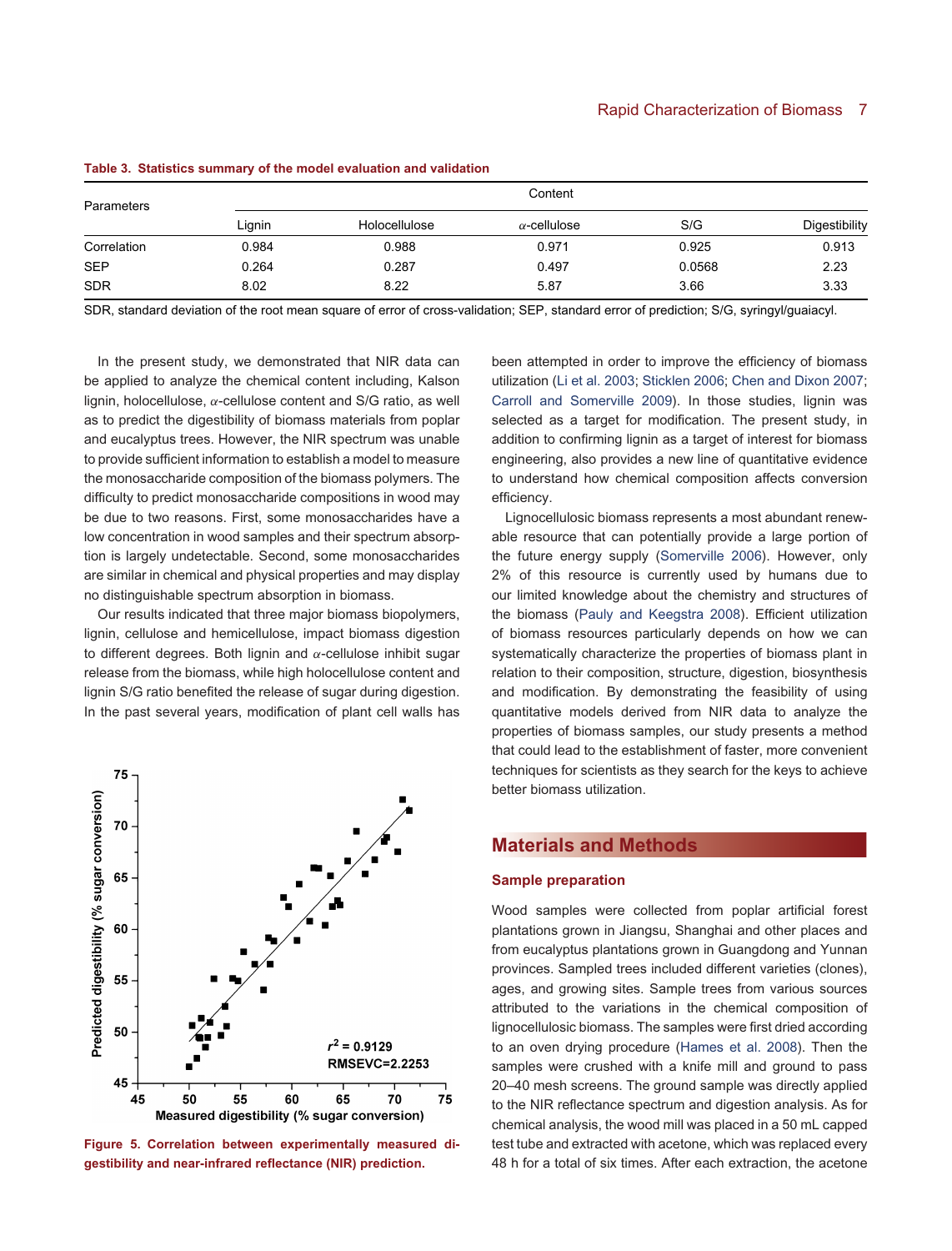was concentrated under reduced pressure, and the amount of nonvolatile extractives was determined gravimetrically [\(Sluiter](#page-9-5) [et al. 2005\)](#page-9-5). The extractive free wood mill was stored under −20 ◦C for further chemical composition analysis.

### **Kalson lignin content determination**

The Kalson lignin content was measured by standard procedures [\(Sluiter et al. 2008\)](#page-9-6). The total lignin content was reported as the combination of acid soluble lignin and acid-insoluble lignin.

#### **S/G ratio measurement**

S/G ratio of the wood samples was measured by a simplified thioacidolysis method [\(Robinson and Mansfield 2009\)](#page-8-10). For each sample, 20 mg of ground, extract-free, oven-dried wood flour was weighed into a 2 mL glass vial with airtight screwcap. The reaction mixture containing 2.5% boron trifluoride etherate and 10% (v/v) ethanethiol in dioxane was added to vials and the reaction was held at 100 ◦C for 4 h. The reaction was stopped by placing the reactions at −20 °C for 5 min. Tetracosane was then added as internal standard after the pH being adjusted to approximately 4. The reaction products were extracted from the aqueous mixture by methylene chloride. The organic phase was removed and dried with anhydrous sodium sulfate. Samples were derivatized by N,O-bis(trimethylsilyl) acetamide following the standard procedure (Sigma-Aldrich, St. Louis, MO, USA). This reaction product was analyzed by gas chromatography.

#### **Holocellulose analysis**

Holocellulose analysis was followed by a modified sodium chlorite procedure [\(Yokoyama et al. 2002\)](#page-9-7). Holocellulose was isolated from the extractive-free wood mill prepared as described above. Approximately 300 mg of wood was suspended in 4 mL of deionized water in a 25 mL glass vial with an airtight cover. The reaction vial was then submerged in a water bath and maintained at 90 ◦C for preheating. The reaction was initiated by adding 4.5 mL of sodium chlorite solution. The reaction mixture had a final concentration of 5% (w/w) sodium chlorite and 5% (v/v) acetic acid. The temperature was held for 1 h, after which the reaction was cooled in a cold water bath, and filtered using a crucible. The isolated holocellulose was thoroughly washed with deionized water and dried and was then determined gravimetrically.

### *α***-Cellulose analysis**

A 100 mg sample of the oven dried holocellulose prepared above was weighed in a 15 mL vial and left to stand at room

temperature for 30 min to allow moisture equilibration. The vial was added with 5 mL of 17.5% sodium hydroxide and left to react for an additional 30 min at room temperature. Then, the vial was added with the same volume of deionized water and placed on an ambient shaker for 60 min of reaction. After the fiber suspension was filtered using a crucible, it was first washed with deionized water and then with 1.0 M acetic acid solution three times. The residue was further thoroughly washed with deionized water and oven dried. The dried residue was weighted as  $\alpha$ -cellulose content.

#### **Enzymatic saccharification measurement**

The enzymatic saccharification was measured to calculate the digestibility and hydrolysis rate of wood samples [\(Selig et al.](#page-8-18) [2008\)](#page-8-18). The samples were measured with an acid pretreatment procedure to simulate the industrial biomass conversion process. Wood samples were milled to pass the 40 mesh screen. For each sample, 1 g of wood mill was weighted into a 20 mL glass scintillation vial with 10 mL 2% sulfuric acid. After the vial was left at 50 ◦C for 30 min, the reaction was heated to 121 ◦C for 1 h in an autoclave. The residue of the reaction was separated by centrifugation, washed and resuspended in 20 mL of 0.1 M sodium citrate buffer at pH 4.8. The mixture was preheated at 50 ℃, then 60 filter paper units (FPU) cellulase (E.C. 3.2.1.4) from T. *viride* (Yakult Honsha, Tokyo, Janpan) was added. The hydrolysis rate was calculated by monitoring the sugar concentration in various reaction intervals. The total digestibility was determined after 72 h of hydrolysis. The cellulase activity under specific situations was determined following standard procedures [\(Adney and Baker 1996\)](#page-8-19). The sugar concentration in the reaction was measured by dinitrosalicylic acid (DNS) method using glucose as standard.

#### **NIR data acquisition**

The NIR reflectance spectrum of wood samples was measured with a XDS Rapid Content Analyzer NIR spectrophotometer (Foss Analytical, Höganäs, Sweden) with spectrum collection software ISIscan. Approximately 1.5 g of each ground sample, prepared as described above was put in a non-NIR absorbing cuvette that fit into the sample holder. The spectrum covers a range of 400 to 2 500 nm with a resolution of 1 nm. Each spectrum is the average of 32 scans. Average reflectance spectra were recorded at 2 nm intervals and transformed into absorbance values by ISIscan.

### **Data processing**

Spectral analysis was done on log (1/reflectance) data. The NIR data processing of PLS regressions were computed using the Win ISI4 (Foss Analytical, Höganäs, Sweden). In computation,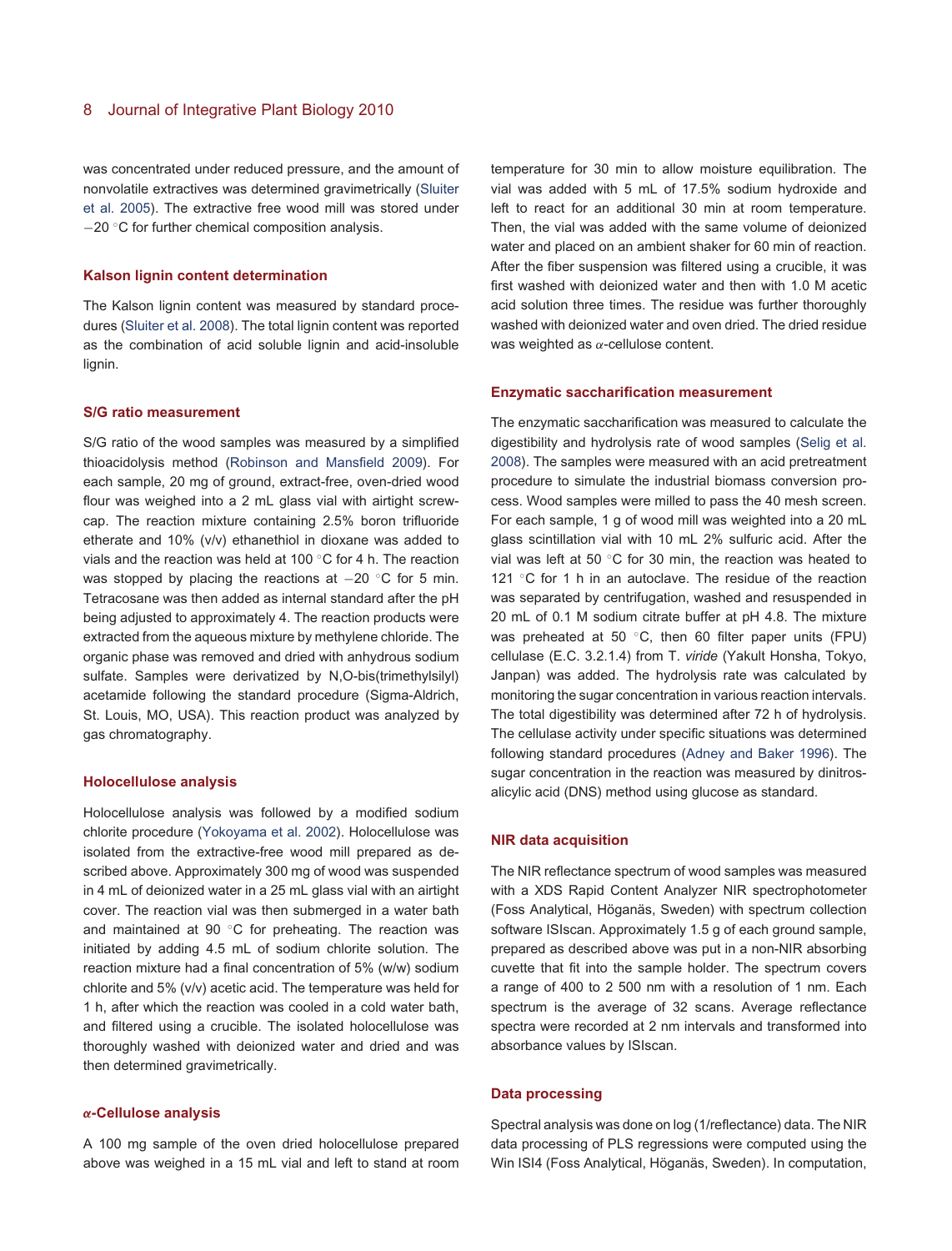spectra data transformation, such as standard normal variate (SNV), Savitsky-Golay (SG) algorithm, first or second derivatives and first- or second-degree polynomials were applied to eliminate reflectance peak shift and baseline discrepancy. The computed prediction models were examined for their performance satisfaction using the cross-validation approach, which was judged by the root mean square of error of cross-validation (RMSECV) and coefficient of determination  $(R<sup>2</sup>)$ . In this study, a total of five models for biomass property determination were established. Each model is independently optimized according to cross-validation. On the other hand, the standard error of prediction (SEP) and the SDR ratio (SD/RMSECV) were used to examine the accuracy of the prediction of field samples. As suggested in a previous study, SDR value above 3.0 is considered sufficient for practical spectroscopy applications and the values between 5–10 are adequate for quality control [\(Peng and Chen 2008;](#page-8-20) [Cozzolino 2009\)](#page-8-21).

# **[Acknowledgements](/app/teTeX/techbooks/blackwell/jipb/Head.eps)**

We thank Professors Yaojian Xie and Shaoxiong Chen (China Eucalyptus Research Center) and Profsessors Jiseng Shi and Liwei Yang (Nanjing Forestry University) for their assistance with sample collection. This research was supported by the Knowledge Innovation Program of the Chinese Academy of Sciences (KSCX2-YW-G-033 and KSCX2-YW-N-070) and the Hi-Tech Research and Development (863) Program of the Ministry of Science and Technology of China (2009AA10Z101) to L. L.

Received 26 Aug. 2010 Accepted 8 Oct. 2010

# **[References](/app/teTeX/techbooks/blackwell/jipb/Head.eps)**

- <span id="page-8-19"></span>**Adney B, Baker J** (1996) *Measurement of Cellulase Activities*. Biomass Analysis Technology Team Laboratory Analytical Procedure, National Renewable Energy Lab.
- <span id="page-8-4"></span>**Allison GG, Morris C, Hodgson E, Jones J, Kubacki M, Barraclough T, Yates N, Shield I, Bridgwater AV, Donnison IS** (2009) Measurement of key compositional parameters in two species of energy grass by Fourier transform infrared spectroscopy. *Biores. Technol.* **100**, 6428–6433.
- <span id="page-8-11"></span>**Armenta S, Moros J, Garrigues S, De La Guardia M** (2010) The use of near-infrared spectrometry in the olive oil industry. *Crit. Rev. Food Sci. Nutr.* **50**, 567–582.
- <span id="page-8-15"></span>**Carroll A, Somerville C** (2009) Cellulosic biofuels. *Annu. Rev. Plant Biol.* **60**, 165–182.
- <span id="page-8-14"></span>**Chen F, Dixon RA** (2007) Lignin modification improves fermentable sugar yields for biofuel production. *Nat. Biotechnol.* **25**, 759–761.
- <span id="page-8-21"></span>**Cozzolino D** (2009) Near infrared spectroscopy in natural products analysis. *Planta Med.* **75**, 746–756.

## Rapid Characterization of Biomass 9

- <span id="page-8-12"></span>**Hacisalihoglu G, Larbi B, Settles AM** (2010) Near-infrared reflectance spectroscopy predicts protein, starch, and seed weight in intact seeds of common bean (*Phaseolus vulgaris* L.). *J. Agric. Food Chem.* **58**, 702–706.
- <span id="page-8-17"></span>**Hames B, Ruiz R, Scarlata C, Sluiter A, Sluiter J, Templeton D** (2008) *Preparation of Samples for Compositional Analysis*. Biomass Analysis Technology Team Laboratory Analytical Procedure, National Renewable Energy Lab.
- <span id="page-8-7"></span>**Huang AM, Jiang ZH, Li GY** (2007) Determination of holocellulose and lignin content in Chinese fir by near infrared spectroscopy. *Spectrosc. Spect. Anal.* **27**, 1328–1331.
- <span id="page-8-9"></span>**Jones PD, Schimleck LR, Peter GF, Daniels RF, Clark A** (2006) Nondestructive estimation of wood chemical composition of sections of radial wood strips by diffuse reflectance near infrared spectroscopy. *Wood Sci. Technol.* **40**, 709–720.
- <span id="page-8-8"></span>**Kelley SS, Rials TG, Snell R, Groom LH, Sluiter A** (2004) Use of near infrared spectroscopy to measure the chemical and mechanical properties of solid wood. *Wood Sci. Technol.* **38**, 257–276.
- <span id="page-8-2"></span>**Kumar P, Barrett DM, Delwiche MJ, Stroeve P** (2009) Methods for pretreatment of pignocellulosic biomass for efficient hydrolysis and biofuel production. *Ind. Eng. Chem. Res.* **48**, 3713–3729.
- <span id="page-8-13"></span>**Li L, Zhou Y, Cheng X, Sun J, Marita JM, Ralph J, Chiang VL** (2003) Combinatorial modification of multiple lignin traits in trees through multigene cotransformation. *Proc. Natl. Acad. Sci. USA* **100**, 4939– 4944.
- <span id="page-8-6"></span>**Lomborg CJ, Thomsen MH, Jensen ES, Esbensen KH** (2010) Power plant intake quantification of wheat straw composition for 2nd generation bioethanol optimization – a near infrared spectroscopy (NIRS) feasibility study. *Biores. Technol.* **101**, 1199– 1205.
- <span id="page-8-5"></span>**McClure WF** (2003) 204 years of near infrared technology: 1800–2003. *J. Near Infrared Spectrosc.* **11**, 487–518.
- <span id="page-8-1"></span>**McKendry P** (2002) Energy production from biomass (part 1): overview of biomass. *Biores. Technol.* **83**, 37–46.
- <span id="page-8-16"></span>**Pauly M, Keegstra K** (2008) Cell-wall carbohydrates and their modification as a resource for biofuels. *Plant J.* **54**, 559–568.
- <span id="page-8-20"></span>Peng XW, Chen HZ (2008) Rapid estimation of single cell oil content of solid-state fermented mass using near-infrared spectroscopy. *Biores. Technol.* **99**, 8869–8872.
- <span id="page-8-10"></span>**Robinson AR, Mansfield SD** (2009) Rapid analysis of poplar lignin monomer composition by a streamlined thioacidolysis procedure and near-infrared reflectance-based prediction modeling. *Plant J.* **58**, 706–714.
- <span id="page-8-3"></span>**Sanderson MA, Agblevor F, Collins M, Johnson DK** (1996) Compositional analysis of biomass feedstocks by near infrared reflectance spectroscopy. *Biomass Bioenergy* **11**, 365–370.
- <span id="page-8-18"></span>**Selig M, Weiss N, Ji Y** (2008) *Enzymatic Saccharification of Lignocellulosic Biomass*. Biomass Analysis Technology Team Laboratory Analytical Procedure, National Renewable Energy Lab.
- <span id="page-8-0"></span>**Sims REH, Mabee W, Saddler JN, Taylor M** (2010) An overview of second generation biofuel technologies. *Biores. Technol.* **101**, 1570–1580.